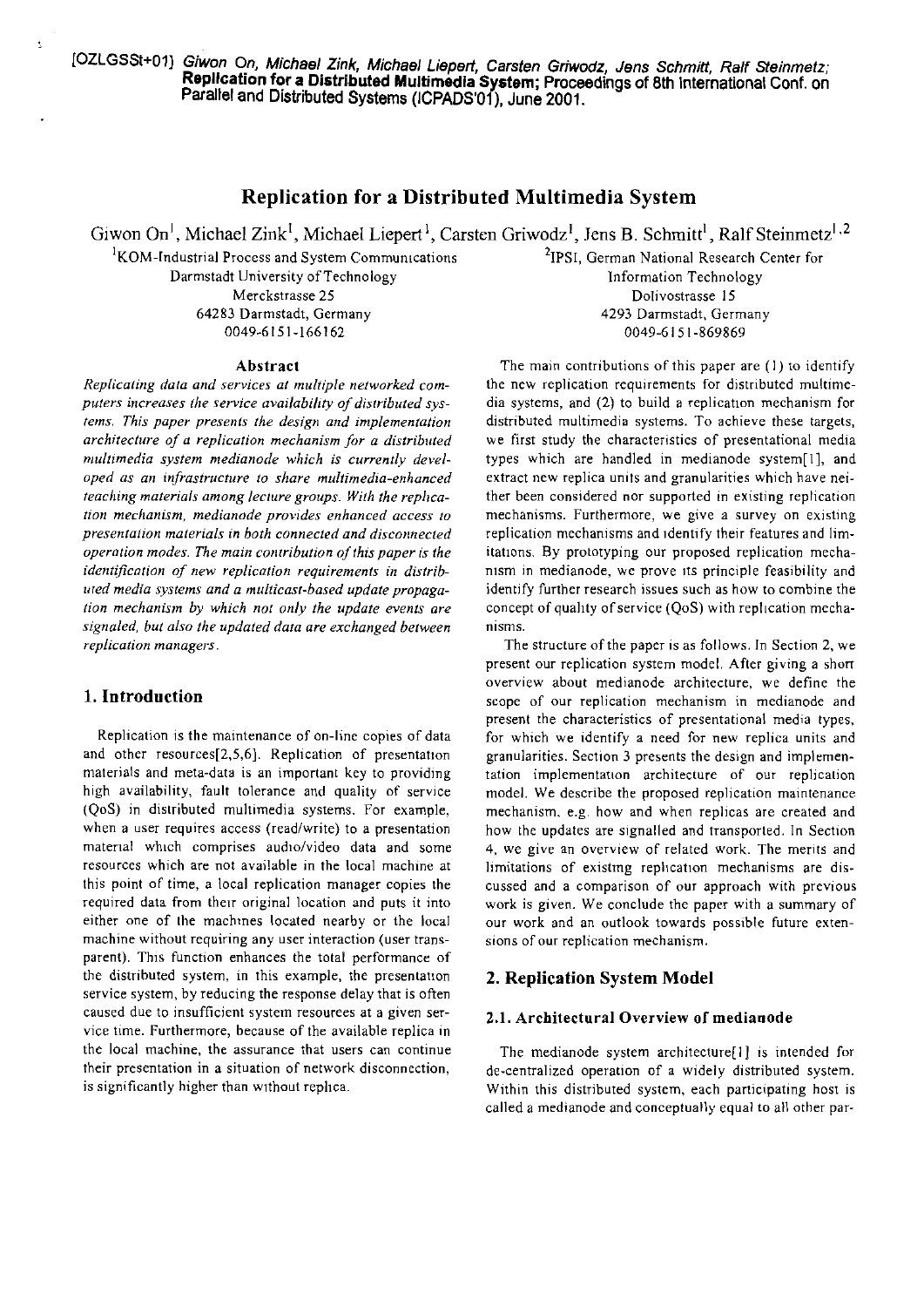ticipating nodes. i.e. a medianode is not considered a client or a server. Client or server tasks are taken on by medianodes in the system depending on the their resources and software modules.

The central element of a medianode is called its core. The core performs two primary tasks: (a) it dynamically loads code whieh implements the medianode's operations and instantiates objects; (b) the core implements the routing of requests between medianode's eomponents (called bows) that are instantiated in a medianode.

Each dynamically loaded module implements a child class of medianode's root class, the bow class. Some bows implement basic operations that are necessary for the start of a medianode; these are not loaded dynamically but statically linked to the medianode binary and well known to the core. The bow class has three abstract subclasses whieh structure the operations of medianode in general. These subclasses are called Aecess Bow, Storage Bow and Verifier Bow.

Objects of the class Access Bow implement the visible activity of a medianode: e.g. an HTTP access bow implements means of requesting content from the medianode via the HTTP protocol, a Telnet access bow allows a user to connect to a medianode using the telnet application for basic information and management tasks. Storage Bows implement the functionality of distributed file systems and distributed databases. In medianode. such storage bows are always capable of operating in disconnected operation modes, 1.e. they implement all functionality locally, keep all relevant data locally, and are able to react to requests to unreachable data. Verifier Bows are intended to check the availability and accessibility of data and services that have been requested by access bows or storage bows.

### **2.2.** Scope of our Replication System

By analysing the service requirements distributed multimedia systems for the example of medianode, we identified a number of issues that the design of our replication system need to address:

- High availability: The replication system in medianode should enable data/service access in both connected and disconneeted operation modes. Users ean keep multiple copies of their files on different medianodes that are distributed geographically aceross several universities in the state of Hessen.
- Consisteucy: Concurrent updates and system failures can lead to replieas not being consistent any more, i.e. stale state. The replication system should offer meehanisms for both resolving conflicts and keeping consistency between multiple replieas and their updates.
- Location and access transparency: Users do not need to know where presentation resources are physically located and how these resources are accessed.
- Cost efiicient update transport: Due to the limitation of system and network resources, the replication system should use multicast-based transport mechanism for exchanging updates to reduce resource utilization.
- QoS Support: The specific characteristics of presentational data, especially of multimedia data should be suppotted by the proposed replication mechanism.

In medianode, we mainly focus on the replication service for accessing data in terms of 'inter-medianode', i.e. between medianodes, by providing replica maintenance in each medianode. Consequently, a replieation manager can be implemented as one or a set of medianode's bow instances in each medianode. The replication managers communicate among each other to exchange update information through the whole medianodes. A replication service within a medianode, i.e.. 'intra-medianode', is not considered for the first stage of our implementation. However, the replication concept in this paper is straightforwardly applicable to the replication service for intramedianode scope.

### **2.3.** Concept of Logically Centralized Database

For a technical realization of our proposed replication system, we use the concept of a so-called "logically centralized database (LCDB)" which especially enables the transparent access to presentation materials. Similar to the concept of location-independent identifiers in distributed database system[3], LCDB enables a mapping between logical and physical resources. So users do not need to know where presentation resources are located physically and how they are accessed. Requests from users. either for reading or writing any presentation materials, are first sent to the Access Bow of the loeal medianode that runs on the user's local machine. After successful check of the accessibility of the user and the availability of the requested resources, the corresponding storage bows send the target data to the users. Figure I illustrates the interface point, the bows building the LCDB and ihe interactions between the bows. Some additional remarks on LCDB are in order:

- Aceording to the data types, all of the presentation contents and their meta-data are stored in corresponding storage bows.
- The 'front-end' of the storage bow API provides unique interface functions, independent of the data types: this is similar to the VFS (virtual file system) interface in UNIX systems.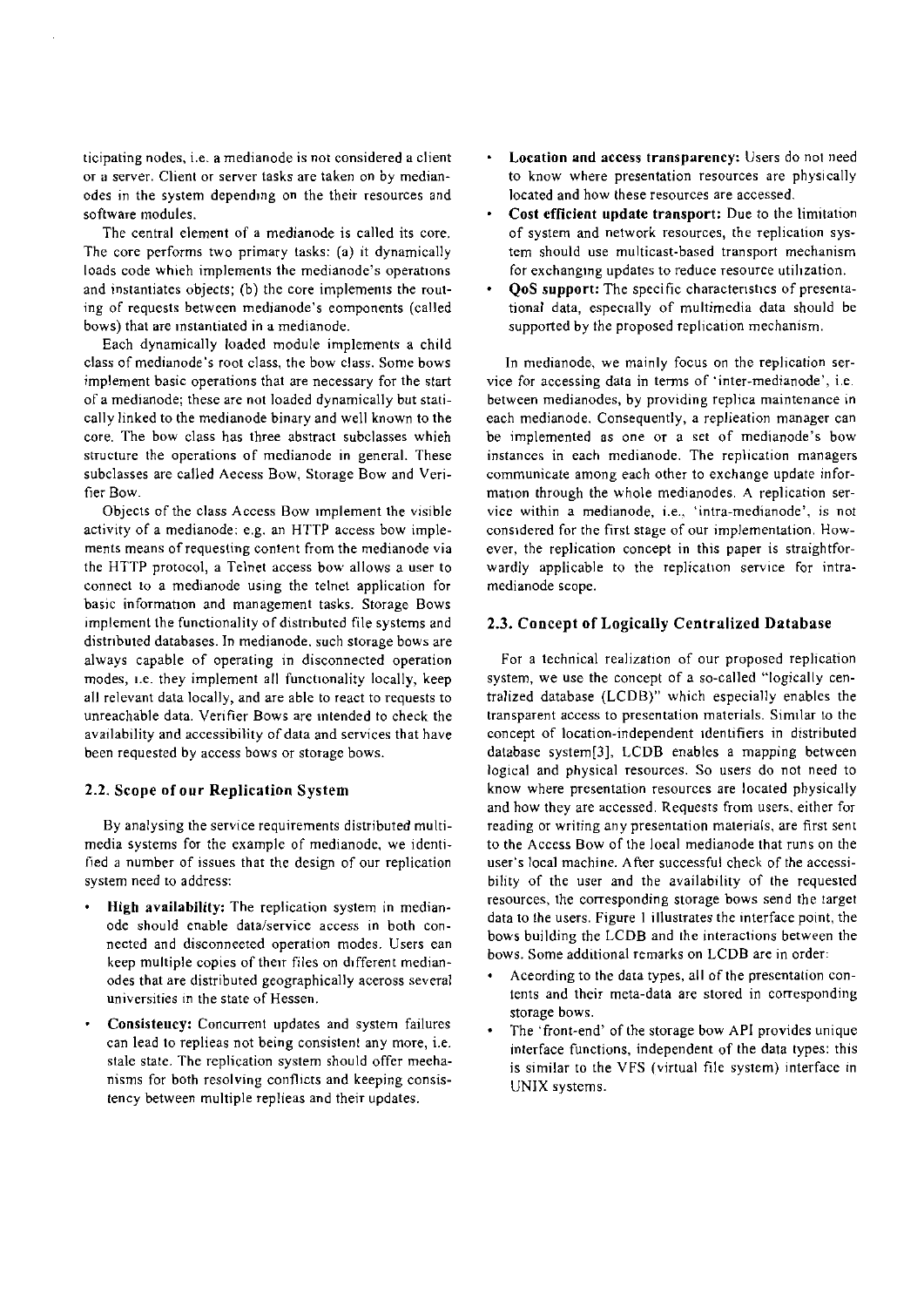

- Replication has to be supported for most storage bows, although the number of replicas and the update frequency may differ between the individual bows.
- For the update propagation between replication managers, a multicast RPC (remote procedure call) communication mechanism is used.

### **2.4. Different Types of Presentation Data**

Data organization comprises the storage of content data as well as meta information about this conrent data in a structured way. The typical data types which can be identified in medianode are the following:

Presentation contents: this type of data comprises text,  $\bullet$ image, audio/video files and can be stored in file systems which should handle automatic data distribution and access, and also support the multimedia characteristics of this content type.

- Presentation description data, e.g. XML files.
- Meta-data of User. system, domain. and organization information. User's title. group, system platform, and university are examples for this meta-data category.
- Meta-data of system resource usage information such as memory usage. number of threads running within medianode process, number of loaded bows.
- Meta-data of User session and token information.

Table 1 shows an overview ofthese data types with their characteristics.

### **2.5. Classification of Target Replicas**

As argued in subsection **2.2,** the main goal of replication is to increase the high availability of medianode's services and to decrease the response time for accesses to data located on other medianodes. To meet this goal, data which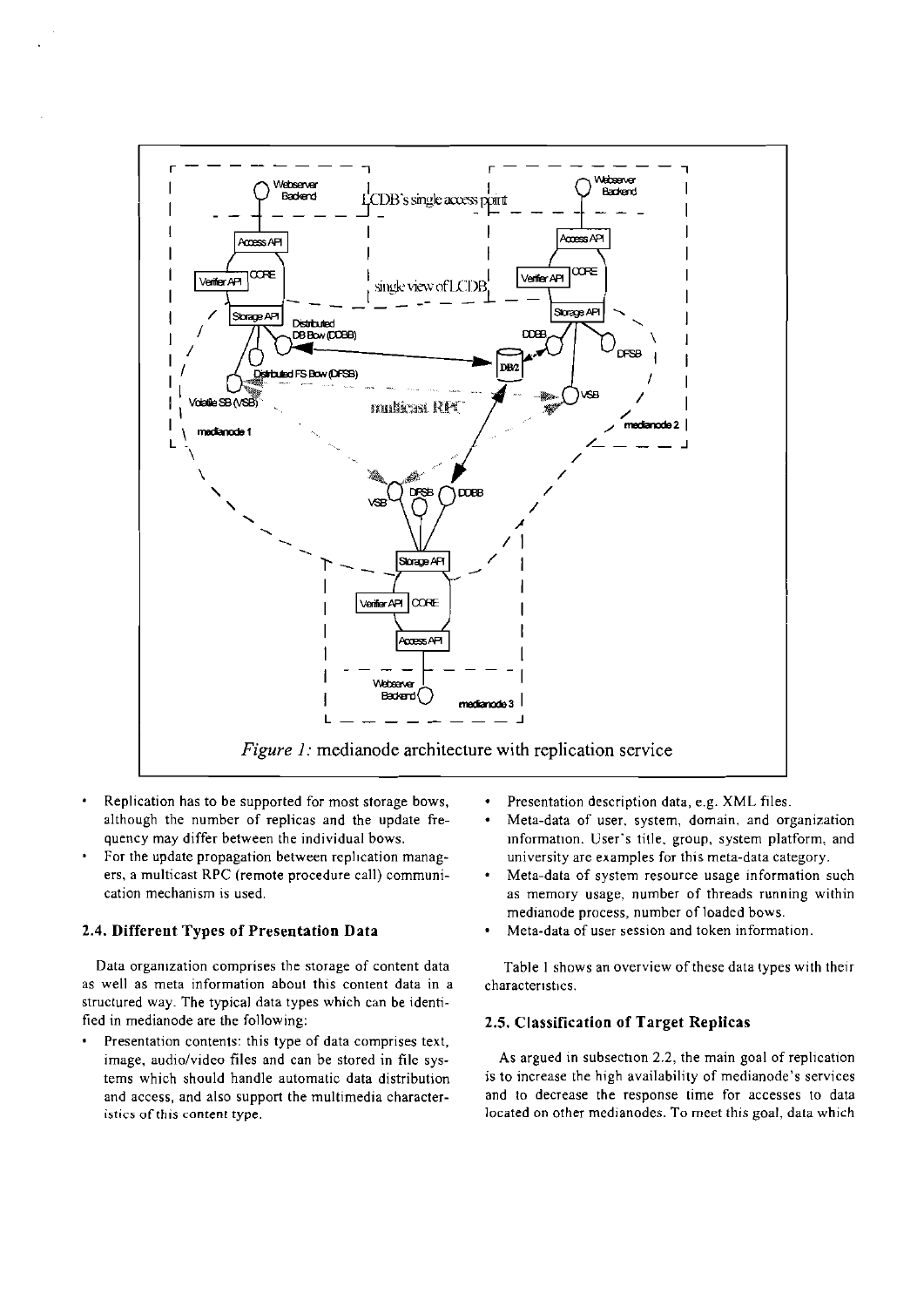| target data                    | availability<br>requirement | eonsistency<br>requirement | persistency | update<br>frequency | data size         | QoS<br>playback | global<br>interest |
|--------------------------------|-----------------------------|----------------------------|-------------|---------------------|-------------------|-----------------|--------------------|
| presentation<br>description    | high                        | middle                     | yes         | low                 | small<br>(middle) | not required    | yes                |
| organizational<br>data         | high                        | high                       | yes         | low                 | small             | not required    | yes                |
| file/data<br>description       | high                        | middle                     | yes         | middle              | small             | not required    | yes                |
| multimedia<br><b>resources</b> | high                        | middle                     | yes         | middle              | large             | required        | yes                |
| system<br>resources            | middle<br>(low)             | middle                     | пO          | high                | small             | not required    | not strong         |
| user session/<br>token         | high                        | high                       | no          | high                | small             | not required    | no                 |

TABLE 1 Data categories and their characteristics in medianode

is characterized by a high availability requirement (see Table I) should be replicated among the running medianodes. We classify different types of target replicas according to their granularity (data size), requirement of QoS support, update frequency and whether their data type is 'persistent' or not ('volatile'). Indeed, there are three classes of replicas in medianode:

- Metareplicas (replicated metadata objects) that are persistent and of small size. An example would be a list medianodes (sites) which currently contain an up-todate copy of a certain file. This list itself is replicated to increase its availability and improve performance. A metareplica is a replica of this list.
- remote medianodes, and thereby redueing the total serabout the available local system resources, then the is used for our replication system: local replication manager can copy the desired data into (a) Every replica manager keeps track of a local file table the local storage bow, and the serviee that is requested including replica information. from users which requires exactly the data can be pro-<br>cessed in a shorter response time. Information about the  $\frac{1}{18}$  contained in the every file table. Le each local replica
- Truereplicas which are persistent and of large size. Content files of any media type, whieh also may be parts of presentation files are Truereplicas. Truereplieas are the only replica type from the three types, to which the end users have aecess for direct manipulation (updating). On the other sidc, these are also the only

replica type which requires the support of really high availability and QoS provision.

All replicas which are created and maintained by our replication system are an identical copy of original media. Replieas with errors (non-identical copy) are not alloued to be created. Furthermore, we do not support any replication service for function calls, and elementary data types.

## **3. Design and Implementation Architecture**

### **3.1. The Replication Mechanism**

Softreplicas which are non-persistent and of small size.<br>This kind of replies can be used for reducing the num-<br>ent-server replieation model, because there are no fixed cli-<br>this kind of replies can be used for reducing th This kind of replieas can be used for reducing the num-<br>her of messages exchanged between the local and server and servers in the medianode architecture; every ber of messages exehanged between the local and<br>remote medianodes and thereby reducing the total ser. Integrational medianode may be client or server depending on its current response time. I.e., if a local medianode knows operations. Peer-to-peer model with the following features

cessed in a shorter response time. Information about the is contained in the every file table. I.e. each local replica<br>available system resource, user session and the validity in manager, keens track of which remote replie available system resource, user session and the validity manager keeps track of which remote repliea managers<br>of user tokens are replieas of this type. (medianode) are eaching which replicas (medianode) are eaching which replicas.

> (C) Any access to the local replica for reading is allowed. and guaranteed that the loeal cached replica is valid until notified otherwise

> (d) If any update happens, the corresponding replica manager sends a multicast-based update signal to the replica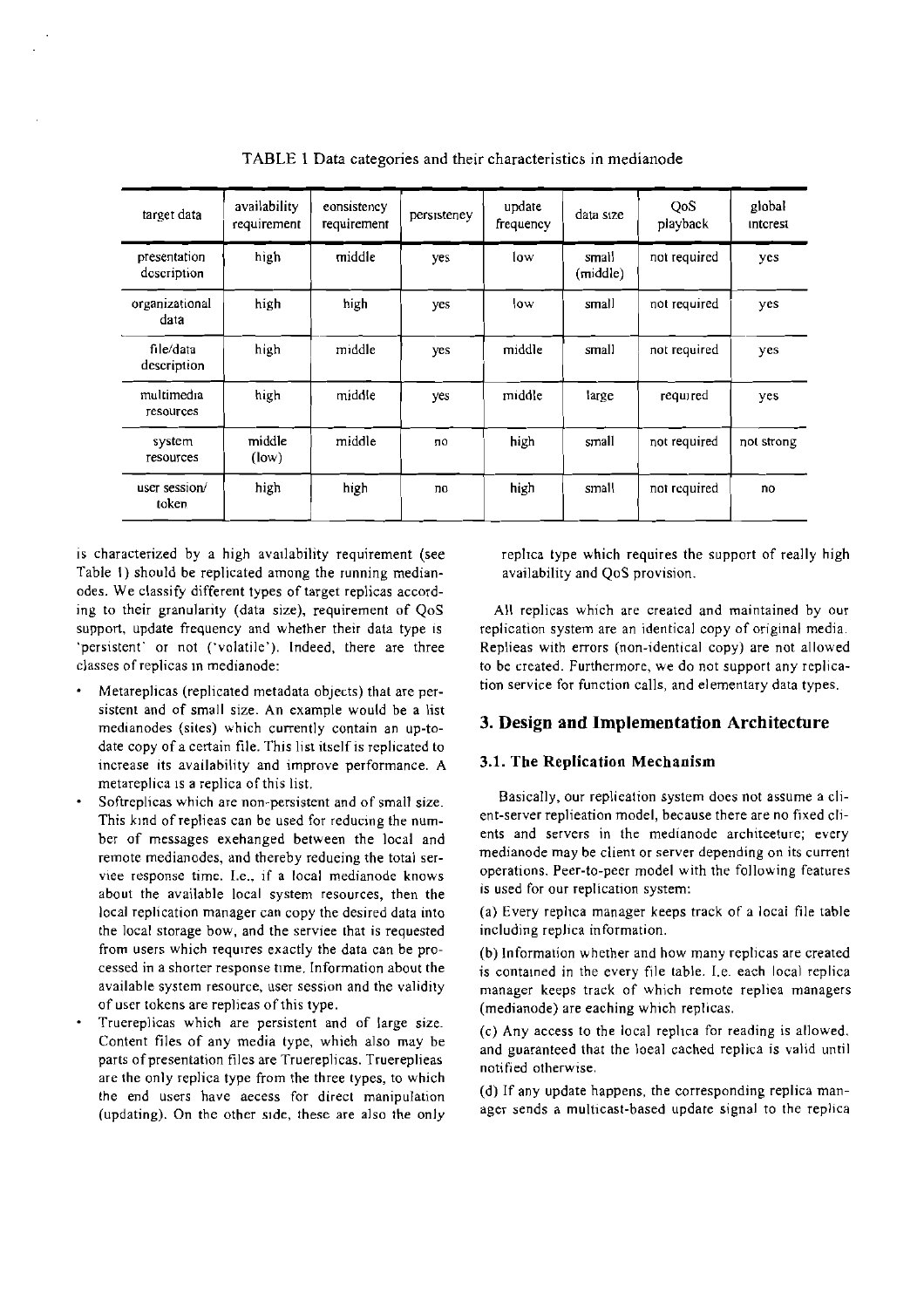managers which have thereplica of the updated replica and therefore members of the multicast group.

(e) To prevent excessive usage of multicast addresses, the multicast IP addresses through which the replica managers cornmunicate can be organized in srnall replica sub-groups. Examples for such sub-groups are file directories or a set of presentations about a same lecture topic.

### **3.2. Cpdate Distribution** & **Transport Mechanism**

The update distribution mechanisms in medianode differs between the three replica types and thcir managcrs. 'fhis is due to the fact that the three replica types havc different levels of rcquiremcnts on and characteristics of high availabtlity, update ficqucncy and consistency. Experience from [4] and *[5]* also shows that differentiating update distribution strategies makes sense for web and other distributed docurnents.

The medianode's replication system offers unique interface to the individual update signalling and transport protocols which are selectively and dynamically loaded and unloaded from the replica transport manager that is implemented as an instance of medianode's access bow. The possible update transport and signalling protocols are:

- RPC protocol [2] as a simple update distribution protocol. This mechanism is mainly used at the first step of our simple and fast implementation.
- A rnulticast bascd RPC communication mechanism. In this case, the updates are propagated via multicast other replica rnanagers which are members of thc multicast group. RPC2 **[6,9]** is used for the first implementation. RPC2 offers the transmission of large files, such as the updated AV content files or diff-files, by using the Side Effect Descriptor. But, the RPC2 with Side Effect Descnptor does not guarantce any reliable transport of updates.
- LC-RTP based reliable multicast protocol[10]: It is originally devcloped as an extcnsion of RTP protocol to Support the reliable video streaming within the mcdianode project. We adopt LC-RTP and check thc usability of the protocol, depending on the degree of reliability iequired for the individual groups of replicas.

#### **3.3. Approaches for Resolving Update Conflicts**

The possible conflicts that could appear during the shared usc of presentational data and files are either (a) update conflict when two or more replicas of an existing file are concurrently updated. (b) naming conflict when two (or more) different files are given concurrently the same name, and (c) update/delcte conflict that occur when one replica of a file is updated while another is deleted. In rnost existing replication **systems. the** conflict resolving

problem for update conflicts was treated as a minor problern. It was argued that most files do not get any conflicting updates, with the reason that only one person tends to update them[8]. Depending on the used replication model and policy, there are different approaches to resolving update conflicts. of which our replication system uses the following strategies  $[2,6, 11, 13, 15]$ :

- Swapping to exchange the local peer's update with other peer's updates;
- Dominating to ignore the updates of other peers and to keep the local tcntative update as a final update;
- Merging to integrate two or more updates and build one new update table;

### **3.4. Implementation Status**

We have implemented a prototype of the proposed replication system model for Linux platform (Suse 7.0, Redhat 6.2). Implementcd are the media (file) and its replica manager, update transport manager, replica service APIs which arc Unix-like file operation functions such as open, create. read, write, close, and a Volatile storage bow which maintains user's session and token information.  $[15]$  gives a technically dctailed description of our implementation.

### **4. Related Works**

Scveral approaches to replication have already been proposed. Thc apporaches differ for distributed file systems than those for Internet-based distributed web Servers and those for transaction-based distributed DBMS. Wellknown replication systems in distributed file systerns are Coda[6] and Roam[l **I]** which kcep the file service semantics of Unix. Therefore, they make easy to develop applications based on them. They are based on cithcr client-server rnodel or peer-to-peer rnodel and use often optirnistic replication which can hide the effects of network latencies. Their replication unit are mostly file system volumn which lead to a large size and relatively a low number of replicas.

There are some optimization works for these examples in terms of update protocol and replica unit. To keep the delay small and therefore maintain the sense of real-timc interaction, it was dcsirable to use the unreliable transport protocol such as UDP. In the earlicr phascs, many approaches have used the unicast-based data erchanges by which the replication managers communicated with each other via 'one-10-one'. This has caused large delays and made the real-time interaction impossible. To overcome this problem. the rnulticast-based comrnunication is used in some recent cases [8,9,12]. In thc case Coda, the RPC2 protocol is used for multicast-based update exchange. which offers with Side Effect Descriptor the transrnission of large files hy using the Side Effect Descriptor.